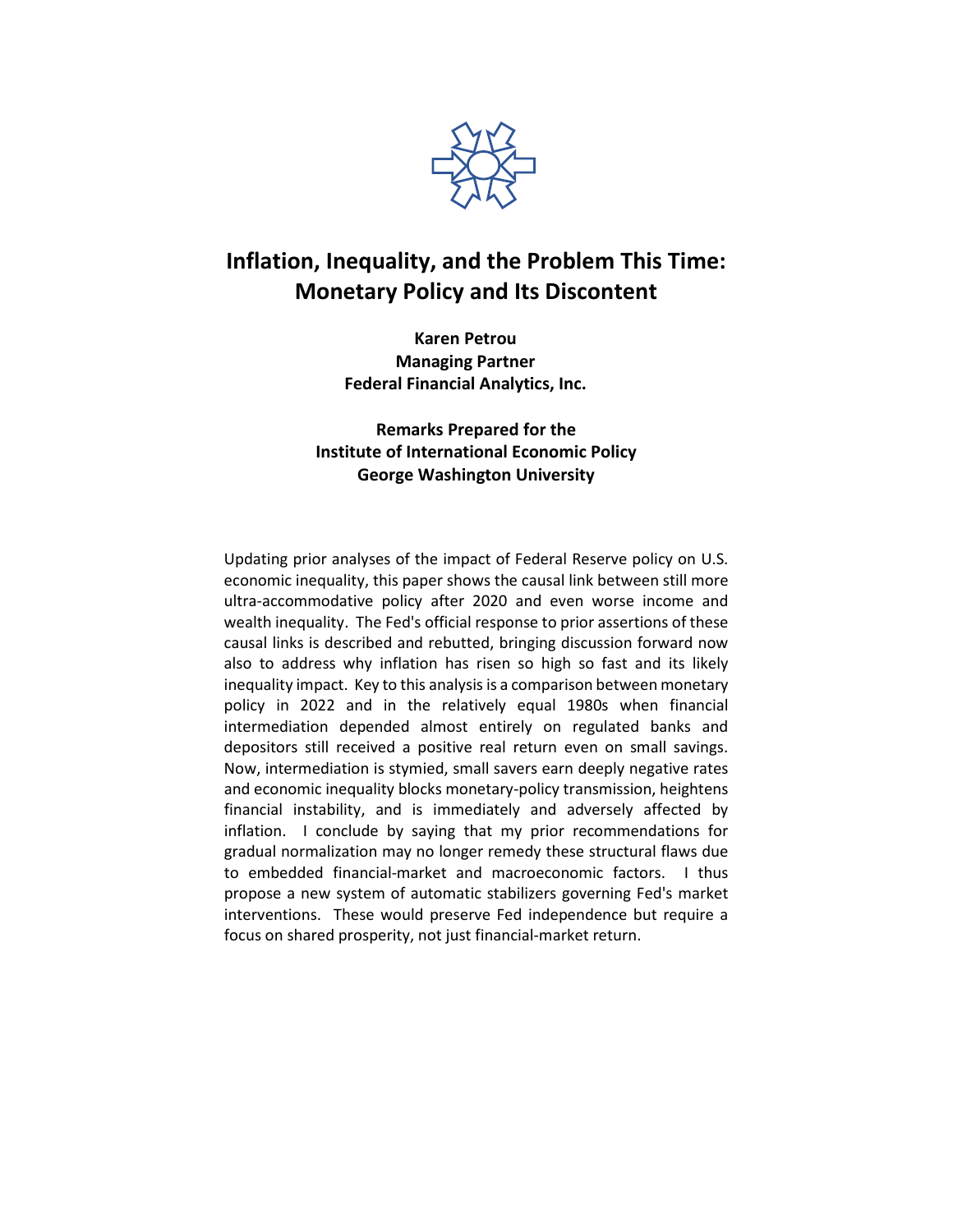When I finished my book in June of 2020, $1$  the top one percent in America held 30.4 percent of U.S. net worth. As of the third quarter of 2021, it held 32.1 percent, increasing its share 5.6 percent to a total of \$43.94 trillion. [2](#page-5-1) Wealth for the bottom fifty percent was up 73.6 percent over this time period, with its share of U.S. wealth increasing from a measly 1.8 percent to a not-exactly munificent 2.5 percent or \$[3](#page-5-2).42 trillion.<sup>3</sup> In 2021, the average income of a member of the top one percent was \$1.4 million, 13 times that of someone in the middle forty percent, who on average earned \$78,[4](#page-5-3)00.<sup>4</sup> This too was up a bit from 2020 based on weekly wage data.<sup>[5](#page-5-4)</sup> However, these minimal gains - often cited by the Fed to validate its policy – largely washed away even under the low inflation preceding current, sharp rises hitting the most vulnerable with the greatest ferocity.<sup>[6](#page-6-0)</sup> Thus, even though low-, moderate-, and middleincome households may seem to be doing a bit better in absolute and/or nominal terms, they are falling farther and farther behind in the real ones that matter the most.

Questioned directly about my book in recent Congressional hearings,<sup>[7](#page-6-1)</sup> Chairman Powell grew angry. He denied that Fed policy drives financial markets in ways that favor the rich, asserting also that low-wage workers have done well by ultra-low interest rates.<sup>[8](#page-6-2)</sup> In this talk, I'll respond, updating my assessment of the inequality impact of post-2010 U.S. monetary and regulatory policy also to take inflation into account.

We already know that economic inequality is inimical to economic growth<sup>[9](#page-6-3)</sup> and financial stability.<sup>10</sup> We also know that inflation makes it even harder for lower- and even middle-income households to gain an economic foothold when, as now, most of them are living paycheck to paycheck. Thirty-seven percent of Americans now say that even a "surprise \$100 expense would make them anxious."<sup>11</sup> What we don't know is how inflation above target levels interacts with these already-dangerous factors.

I will show that we should be very, very worried. Not only will growth slow, instability worsen, and families suffer, but I think the combination of inflation and structural financial-system transformation in recent years will further sever the financial-intermediation lifeline. Should this occur, there may well be a vicious negative feedback loop of slow growth, financial instability, and personal hardship unless the Fed balances its plans for long-overdue policy normalization with an astute understanding of how unequal economies behave under the stresses sure to redouble in 2022 and beyond.

#### *The Inequality Engine*

Let me say first that my book does not lay the responsibility for economic inequality solely at the feet of the Fed. I say there and now that there are indeed demographic, globalization, fiscal, and other inequality causes. But the Fed has an important -- albeit unintended role. Given inequality's noxious impact, it must be redressed wherever possible and it's possible via the Fed.

Despite a growing body of research to the contrary, many – the Fed most emphatically included – still refuse to admit that financial policy affects economic inequality. Questioned frequently about this on the Hill, Chairman Powell also says that the Fed's mandate limits it to a narrow, pure employment and price-stability mission, referring all inequality matters back to Congress and the Administration on grounds that only fiscal policy has an equality impact. The Fed is, he says, a neutral, data-driven authority doing a darn good job under its mandate within the boundaries fiscal policy sets for the economy as a whole. In short, even if financial policy has distributional impact -- which he says it doesn't -- fiscal policy is the only possible clean-up squad.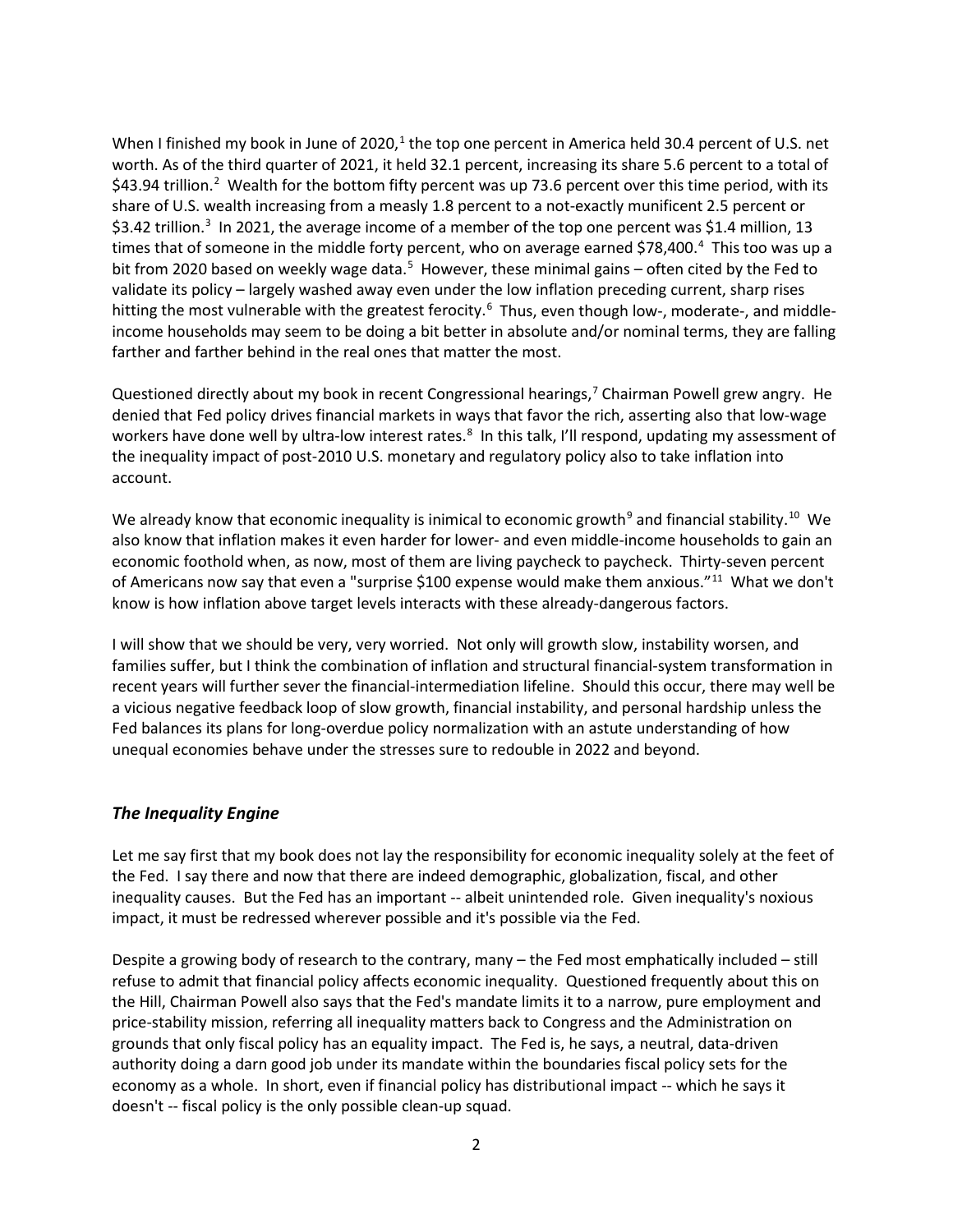But, as I have shown in another recent paper,  $^{12}$  $^{12}$  $^{12}$  monetary policy has taken on such scale and drives the markets so inexorably that it out-guns even the super-stimulus Congress has authorized in Covid's wake. Further, the Fed's oft-cited apologia – that its dual mandate allows it only to seek maximum employment (whatever that is) and price stability (should we have any) – is incorrect when judged not just within the narrow confines of the Federal Reserve Act, but also of the law governing that Act: the Full Employment Act of 1946 as amended over the years.<sup>[13](#page-6-7)</sup> We thus cannot let the Fed off the inequality hook on grounds that its power is limited or that its mandate is targeted or that it's done very well by any of the tasks Congress has set for it.

Indeed, how could the Fed not have an impact on economic inequality when economic equality is fundamentally about who has how much money and the Fed is the nation's monetary-policy powerhouse. One analyst calculates that the Fed printed more money in the two months after Covid struck than in the prior 300 years.<sup>14</sup> It might be just correlation that as soon as the Fed loosed quantitative easing in full force after 2010 that inequality took off. But, causation is demonstrated at every turn.

As soon as the Fed started buying up trillions in assets, financial markets took off, but macroeconomic recovery was tremulous, slow, and increasingly unequal. The contrast between soaring markets and a disastrous macroeconomy was starkest in April of 2020, when the S&P reached untold-of highs even as the Covid death rate reached its first, awful peak. Now that the Fed is talking tightening, the equity and bond markets are pushing back, correcting for some of the excesses propelled by the distorted risk premiums generated by a scarcity of safe assets at a time of lackluster growth. Money has moved into the markets not just from individual investors, but also from corporations sitting on record cash balances that, if invested in capital formation, might have generated shared prosperity. QE also required the Fed to pay interest on the reserves banks now pulling in trillions of central-bank deposits, an option initially necessitated by the crisis but now combines with the Fed's other trillion-dollar backstop, the overnight reverse repurchase program (ONRRP), to distort market incentives and helps to sever the vital intermediation cord I will shortly discuss in more detail.

Rebutting Congress about my book's findings, Mr. Powell also said that companies will invest when the private markets tell them it's the right time. How, though, can private markets say anything loud enough to contradict an investor holding assets equivalent to about one-third of GDP?<sup>[15](#page-6-9)</sup> As a Bank for International Settlements study concluded as early as  $2017<sub>,16</sub>$  $2017<sub>,16</sub>$  $2017<sub>,16</sub>$  QE did ten times more for equity prices than output.

The second inequality force loosed by the Fed is ultra-low rates now so far below zero in real terms that anyone with a savings account is out 6.94 percent based on current savings and inflation rates. How is it good for economic equality if those without enough money or sufficient sophistication to hold equities or bonds lose any hope of the wealth accumulation essential for a down payment, financial security, or a safe retirement?

It's little wonder that about twice as many African American households as white ones hold cryptocurrency<sup>[17](#page-6-11)</sup> – no matter the risk, it's their only chance at wealth accumulation.

Mr. Powell also defended the Fed against the inequality impact of ultra-low – and even negative – real rates by saying that ultra-low rates spur employment, but employment actually began its rise in the last decade right as the Fed nudged rates up a bit in 2015.<sup>18</sup> And, as my book makes clear, employment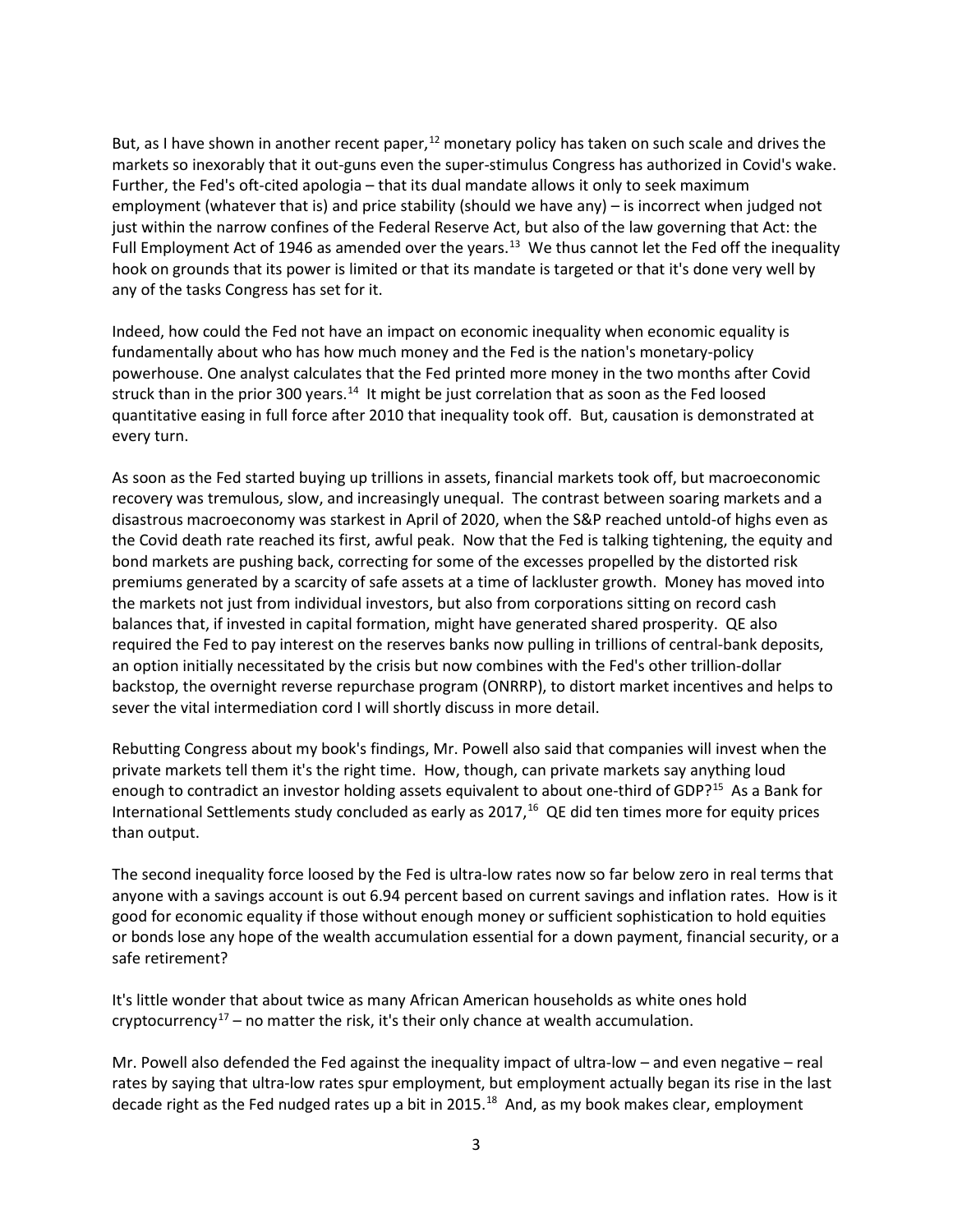judged without regard to labor participation is a poor indicator of actual employment – labor participation is an artifact of the reason people seek employment: wages. It's usually not all that much fun to hold a lower-wage job or, for that matter, any at all. Wages haven't budged for the middle class since 2001 when judged in real terms<sup>[19](#page-6-13)</sup> and household income is up only because more family members are working.<sup>[20](#page-6-14)</sup>

Mr. Powell also defends the Fed with assertions that low rates are good for lower-income borrowers. However, mortgage refinancings go disproportionately to wealthier, white households,  $21$  lower-income borrowing often comes from high-cost sources such as payday lenders, and – no matter the rate – even middle-class households are highly leveraged. The latest data show that those with wealth below the fifty percent median have non-mortgage debt equal to 166 percent of the value of their durable assets.<sup>22</sup>

The third inequality driver over which the Fed has considerable control is the combination of its continuing decision to backstop financial markets even as it regulates banks out of key segments of the banking system. I am emphatically not calling for a relaxation of the big-bank rules implemented after the great financial crisis. What I am saying is that the combination of scare supplies of safe assets, ultralow rates, markets that never go down much without Fed intervention, and regulatory costs that redefine banking mean that nonbanks and, increasingly, tech-platform companies play an ever more critical role in delivering core deposit, loan, and payment services often at cost to financial inclusion, safety and soundness, and monetary-policy transmission.

### *Inflation's Dangerous Impact*

As I've said, the Fed is obdurate: it says that the central bank doesn't affect economic inequality and, all things considered, the macroeconomy is in pretty good shape despite Covid's ghastly impact. This puts it dangerously out of step when the macroeconomy is judged by inclusive measures such as the labor participation rate, real wages, capital formation, the current state of the marginal propensity to consume, the sharp drop in financial intermediation, and the wicked combination of financial-market transformation and fragility. However, to this toxic mix and surely in part due to it we must now add inflation at rates not seen in forty years.

Quite simply, nothing we know about inflation then tells us what will happen now because America in the 1980s had a still-robust middle class and an economy that relied almost exclusively on regulated financial intermediators which were then an efficient transmission channels for monetary policy. Now, we don't.

Although monetary policy even then created a deep, deep recession, a middle-class economy is more resilient to stress than the unequal one we have become. Paul Volcker radically raised interest rates in the 1980s to curb inflation. Despite this, savings rates as represented by CD rates nonetheless stayed well above real negative thresholds throughout virtually all of the 1980s inflation spike.<sup>[23](#page-7-0)</sup> The only competitors to bank deposits then were money-market funds, which grew exponentially at the time but were still only a minimal deposit substitute for the wealthiest households.

Now, savings rates are really, really negative for the average saver and MMFs and open-end funds are viewed by investors large and small as higher-yielding cash-equivalent holdings. This is a perception validated by the Fed's rescue of the sector in 2008 and again in 2020 and by the ONRRP's giant MMF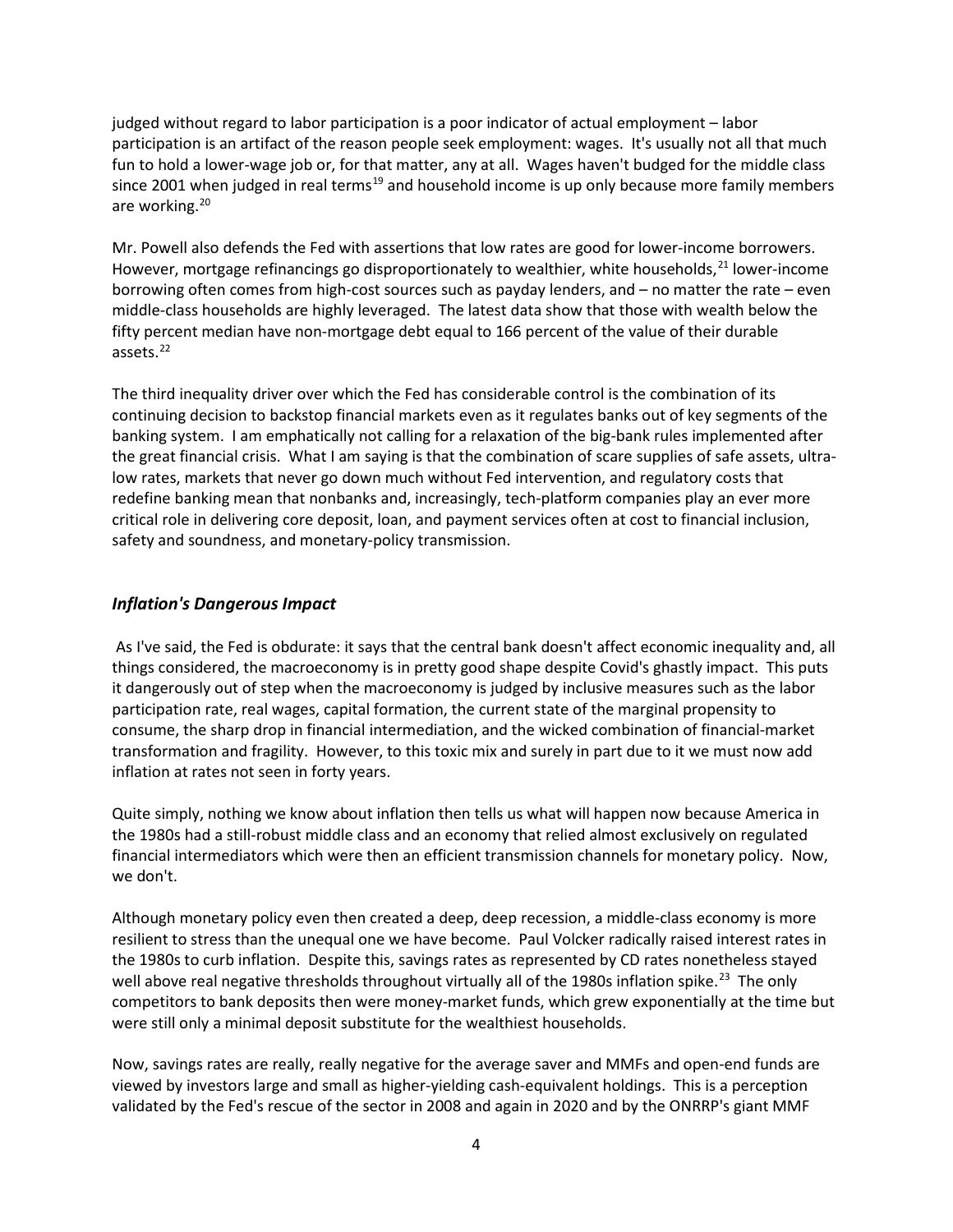backstop. The SEC's reform proposal<sup>[24](#page-7-1)</sup> acknowledges this and may dim a bit of the cash-equivalent luster of prime institutional funds, but the sector is now a powerful alternative to bank deposits. Indeed, because of capital pressures, banks are now discouraging deposits and sending them over the transom to MMFs in their asset-management divisions.

In sharp contrast to investment funds, the purpose of banks has long been to transform deposits into loans – i.e., to provide financial intermediation. This is seen as their raison d'être going back to Adam Smith<sup>[25](#page-7-2)</sup> and is now known as the "modern theory of financial intermediation"<sup>[26](#page-7-3)</sup> atop which rests the entire theoretical and policy construct of the increasingly outdated U.S. bank regulatory framework. Resilient financial intermediation is not only essential to financial stability, but also to macroeconomic growth.<sup>[27](#page-7-4)</sup> This is not without risk, as banks all too often prove at far too much cost. But, the transformation of deposits into less regulated investments such as MMFs or wholly-unregulated holdings such as cryptocurrency combine the worst of risk-taking with the least of financial intermediation. Yes, open-end funds often invest heavily in corporate debt, but this is also often the riskiest debt originated without the incentive alignment born of having capital at risk.

An era of negative real rates and unregulated market choices has thus turned depositors into investors or speculators and who can blame them? However, this transformation cuts the vital cord that ensures through-the-cycle financial intermediation and, thereby, stable growth founded on capital formation. When deposits are turned into MMF or mutual-fund investments, they go to institutions that are far less efficient financial intermediators than fractional-reserve, regulated banks. When deposits turn into cryptocurrency, they go God knows where.

## *Conclusion*

That, though, was then. What I'd like to address now is now, a time when the Fed finds itself in an almost-impossible monetary quandary entirely of its own making. As the last set of FOMC minutes makes clear<sup>[28](#page-7-5)</sup> even this august body has no insight into what the planned course of quantitative tightening or rate increases may mean for markets or the macroeconomy.

The Fed's insouciance to worrisome inflation last year also suggests that its overall forecasting skills have failed. In my book, I show that one reason for the continuing blockages to monetary-policy transmission and thus also for forecasting mistakes is the failure to take account of inequality's structural impact. That remains an urgent fix the Fed must quickly undertake, but the combined impact of inflation, current policy and inequality must be rapidly redressed, not await another multi-year, theory-based policy review.

## What then to do?

Clearly, the Federal Open Market Committee doesn't know. Its last report argued for rapid reduction of the Fed's huge portfolio even as members differed about what that might entail for economic growth and financial stability.<sup>[29](#page-7-6)</sup> Had the Fed normalized faster when it touted the "good place" it claimed it crafted from 2015 through 2020,<sup>30</sup> it would have had some tools in its kit with which to confront the combination of inequality, inflation, and uncertain growth in the midst of a relentless pandemic.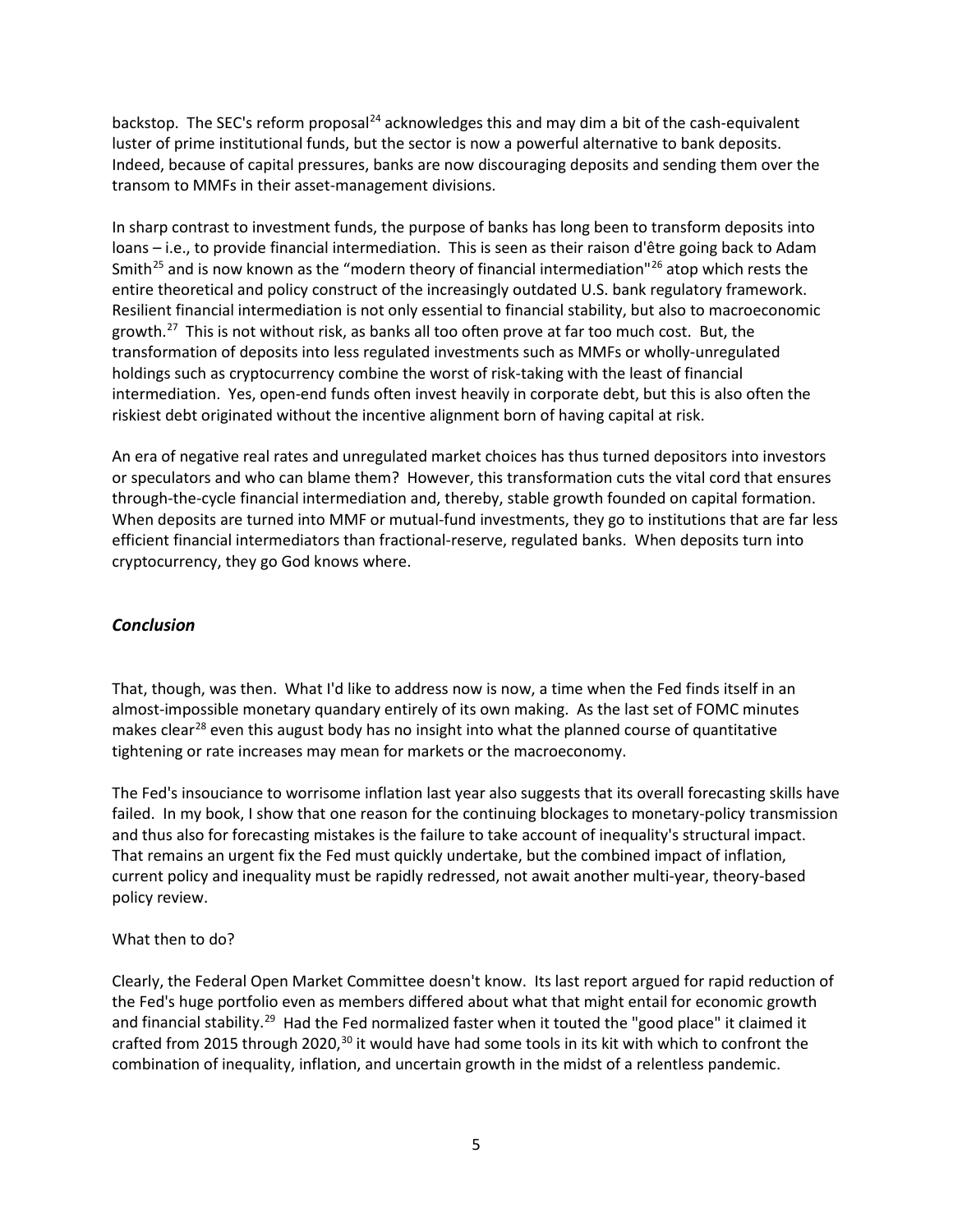Indeed, inflation might well have been less because the money supply would have been smaller, inequality would have been less pernicious, household savings would have been remunerative in real terms, market risk premiums would be at least slightly more realistic, consumer demand would have been greater over a sustained period, and more constant supply to meet demand would have ameliorated at least some of the current asset-price bubbles and supply chain shortages.

If the economy were not so unequal due in part to all these previous Fed decisions, then fiscal policy would not have to be as super-simulative and inflationary pressures would be more subdued. If fiscal policy was less inflationary and middle-class households more prosperous, then consumption might be better geared to capital formation and output better shared across the income and wealth distribution.

The Fed has tried to have its cake – claiming the economy is robust, employment maximum, and prices stable – and eat it too-- hoping to secure financial-market stability by retaining market-distorting policies that accelerated economic inequality. This negative feedback loop is now a vicious cycle.

In my book, I urged rapid policy normalization combined with a regulatory rewrite to revive financial intermediation within the boundaries of the safety-and-soundness rules we are forced by crises to reinstate each time we let them lapse. I also detailed a series of normalizing steps for both regulatory and monetary policy, urging the Fed quickly to abandon its focus on the representative-agent data that give it so much comfort in favor of heterogeneous data that shows the U.S. as it is and much solid research projects it may well become.

I fear, though, that it is now too late for gradual change and, sadly, Fed recognition of the need for it. For this reason, I've concluded that we need to transition from the unlimited discretion the Fed now enjoys backstopping financial markets so it also exercises its power under law to protect the family financial security that truly ensures effective monetary-policy transmission, shared prosperity, and financial stability.

To do this without destroying Fed independence, we need a system of automatic stabilizers that stipulate how the Fed may intervene in the financial market above and beyond its usual open-market operations. I spelled out one such stabilizer – a "Family Financial Facility" in 2020 $31$  and I am now thinking through how best to establish several others for different acute-risk scenarios. In the rest of this discussion, I look forward to the astute views of my distinguished discussants and those from all of you.

<span id="page-5-0"></span><sup>&</sup>lt;sup>1</sup> Karen Petrou, *Engine of Inequality: The Fed and the Future of Wealth in America, (New Jersey: John Wiley & Sons,* Inc, 2020).

<span id="page-5-1"></span><sup>&</sup>lt;sup>2</sup> Board of Governors of the Federal Reserve System (FRB), "Distribution of Household Wealth in the U.S. since 1989," *Distributional Financial Accounts*, (updated December 17, 2021),

[https://www.federalreserve.gov/releases/z1/dataviz/dfa/distribute/table/#quarter:128;series:Net%20worth;dem](https://www.federalreserve.gov/releases/z1/dataviz/dfa/distribute/table/#quarter:128;series:Net%20worth;demographic:networth;population:all;units:shares) [ographic:networth;population:all;units:shares.](https://www.federalreserve.gov/releases/z1/dataviz/dfa/distribute/table/#quarter:128;series:Net%20worth;demographic:networth;population:all;units:shares) 3 *Ibid*.

<span id="page-5-2"></span>

<span id="page-5-3"></span><sup>4</sup> Lucas Chancel, Thomas Piketty, Emmanuel Saez, and Gabriel Zucman, World Inequality Report 2022, World Inequality Lab, 225 (December, 2021), [https://wir2022.wid.world/www](https://wir2022.wid.world/www-site/uploads/2021/12/WorldInequalityReport2022_Full_Report.pdf)[site/uploads/2021/12/WorldInequalityReport2022\\_Full\\_Report.pdf.](https://wir2022.wid.world/www-site/uploads/2021/12/WorldInequalityReport2022_Full_Report.pdf)

<span id="page-5-4"></span><sup>5</sup> See for example Bureau of Labor Statistics (BLS), "Usual Weekly Earnings of Wage and Salary Workers Second Quarter 2020," (July 17, 2020), [https://www.bls.gov/news.release/archives/wkyeng\\_07172020.pdf;](https://www.bls.gov/news.release/archives/wkyeng_07172020.pdf) and BLS,

<sup>&</sup>quot;Economic News Release Table 5: Quartiles and selected deciles of usual weekly earnings of full-time wage and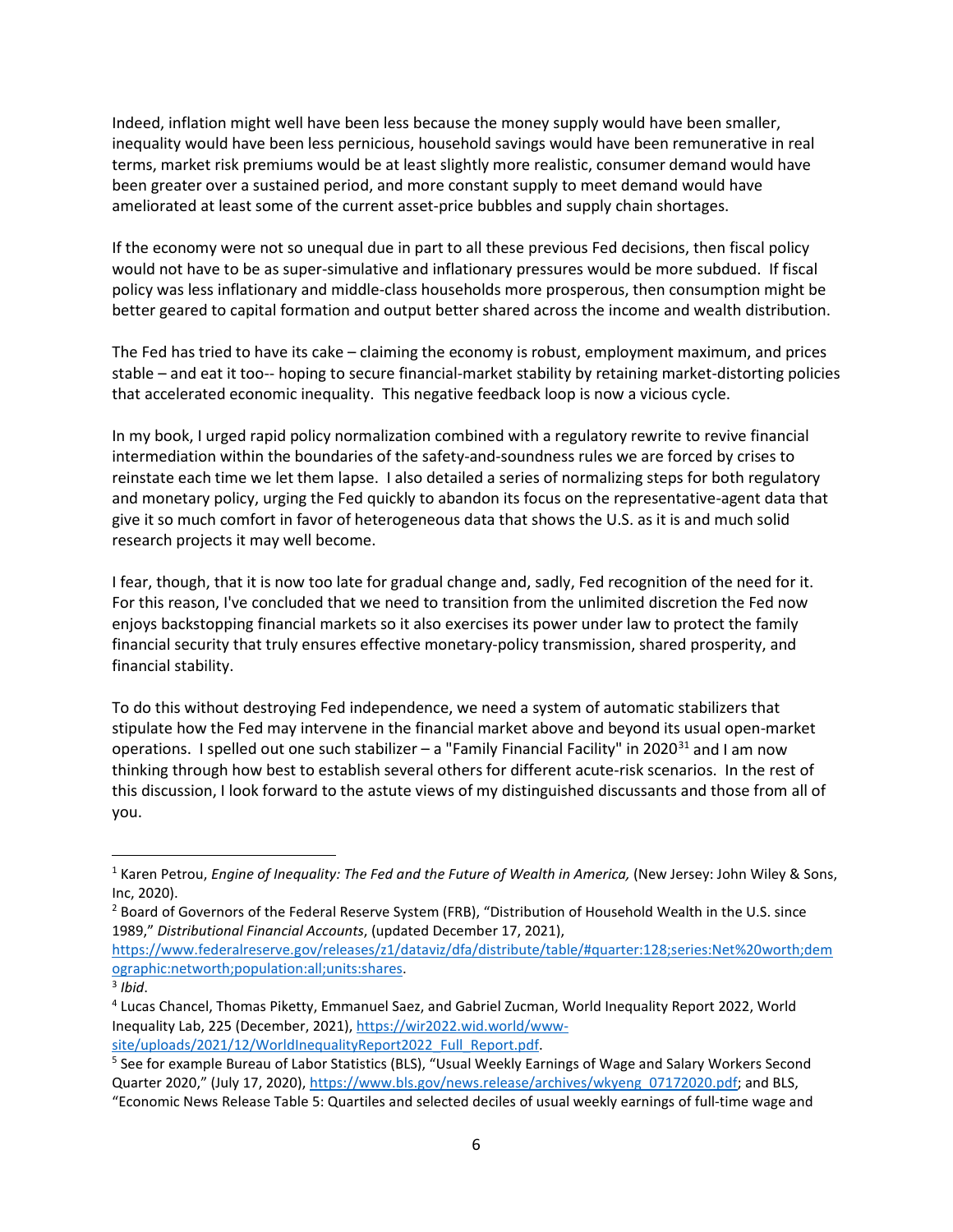salary workers by selected characteristics, fourth quarter 2021 averages, not seasonally adjusted," (January 19, 2022), https://www.bls.gov/news.release/wkyeng.t05.htm.<br><sup>6</sup> See for example Karen Petrou, "When it comes to inflation, the Fed must consider inequality," *Financial Times,* 

<span id="page-6-0"></span>June 7, 2021, [https://www.ft.com/content/af4394f1-cc0b-4240-9170-daf5d08ed2b8;](https://www.ft.com/content/af4394f1-cc0b-4240-9170-daf5d08ed2b8) and Austan Goolsbee, "The Missing Data in the Inflation Debate," *New York Times*, December 30, 2021,

[https://www.nytimes.com/2021/12/30/opinion/inflation-economy-biden-inequality.html.](https://www.nytimes.com/2021/12/30/opinion/inflation-economy-biden-inequality.html)

<span id="page-6-1"></span><sup>7</sup> U.S. Congress, House, Committee on Financial Services*, Virtual Hearing - Monetary Policy and the State of the Economy*, 117<sup>th</sup> Cong., 1<sup>st</sup> sess., (July 14, 2021),

<span id="page-6-2"></span>[https://financialservices.house.gov/events/eventsingle.aspx?EventID=408105#Webcast.](https://financialservices.house.gov/events/eventsingle.aspx?EventID=408105#Webcast) 8 *Ibid*

<span id="page-6-3"></span><sup>9</sup> See for example Joseph Stiglitz, *Inequality and Economic Growth,* (July 2016), available at

[https://www8.gsb.columbia.edu/faculty/jstiglitz/sites/jstiglitz/files/Inequality%20and%20Economic%20Growth.pd](https://www8.gsb.columbia.edu/faculty/jstiglitz/sites/jstiglitz/files/Inequality%20and%20Economic%20Growth.pdf) [f;](https://www8.gsb.columbia.edu/faculty/jstiglitz/sites/jstiglitz/files/Inequality%20and%20Economic%20Growth.pdf) and Council of Economic Advisers Chairman Alan B. Krueger, "The Rise and Consequences of Inequality in the United States," (speech, At the Center for American Progress, Washington D.C., January 12, 2012), available at

<span id="page-6-4"></span>[https://obamawhitehouse.archives.gov/sites/default/files/krueger\\_cap\\_speech\\_final\\_remarks.pdf.](https://obamawhitehouse.archives.gov/sites/default/files/krueger_cap_speech_final_remarks.pdf) 10 Isabel Cairo, and Jae Sim, "Income Inequality, Financial Crises, and Monetary Policy*," Federal Reserve Finance and Economics Discussion Series Working Paper 2018-048,* (May 2018), available at

<span id="page-6-5"></span>[https://www.federalreserve.gov/econres/feds/files/2018048pap.pdf.](https://www.federalreserve.gov/econres/feds/files/2018048pap.pdf) 11 Suzanne Woolley, "Americans Say They Need to Earn \$128,000 to Feel Financially OK," *Bloomberg,* January 13, 2022, [https://www.bloomberg.com/news/articles/2022-01-13/how-much-do-you-need-to-earn-to-feel-financially](https://www.bloomberg.com/news/articles/2022-01-13/how-much-do-you-need-to-earn-to-feel-financially-secure-americans-want-128k?sref=BSO3yKhf)[secure-americans-want-128k?sref=BSO3yKhf.](https://www.bloomberg.com/news/articles/2022-01-13/how-much-do-you-need-to-earn-to-feel-financially-secure-americans-want-128k?sref=BSO3yKhf)<br><sup>12</sup> Karen Petrou, "A Central-Bank Mandate for Our Time: The Fed's De Facto Fiscal Role and Its Anti-Equality

<span id="page-6-6"></span>Impact," *39th Annual Monetary Conference: Populism and the Future of the Fed Cato Institute*, (November 18, 2021), [https://fedfin.com/wp-content/uploads/2021/11/Karen-Petrou-Cato-Institute-A-Central-Bank-Mandate-](https://fedfin.com/wp-content/uploads/2021/11/Karen-Petrou-Cato-Institute-A-Central-Bank-Mandate-for-Our-Time_The-Feds-De-Facto-Fiscal-Role-and-Its-Anti-Equality-Impact-11.18.2021.pdf)

<span id="page-6-7"></span>[for-Our-Time\\_The-Feds-De-Facto-Fiscal-Role-and-Its-Anti-Equality-Impact-11.18.2021.pdf.](https://fedfin.com/wp-content/uploads/2021/11/Karen-Petrou-Cato-Institute-A-Central-Bank-Mandate-for-Our-Time_The-Feds-De-Facto-Fiscal-Role-and-Its-Anti-Equality-Impact-11.18.2021.pdf) 13 Full Employment Act of 1946, 15 U.S.C. § <sup>1021</sup> *et seq*. (2020), [https://www.govinfo.gov/content/pkg/USCODE-](https://www.govinfo.gov/content/pkg/USCODE-2020-title15/pdf/USCODE-2020-title15-chap21.pdf)[2020-title15/pdf/USCODE-2020-title15-chap21.pdf.](https://www.govinfo.gov/content/pkg/USCODE-2020-title15/pdf/USCODE-2020-title15-chap21.pdf) 14 Christopher Leonard, *The Lords of Easy Money: How the Federal Reserve Broke the American Economy*, (New

<span id="page-6-8"></span>York: Simon & Schuster, January 11, 2022).

<span id="page-6-9"></span><sup>15</sup> Based on a comparison of: Federal Reserve Bank of St. Louis (FRB-StL), "Gross Domestic Product*," FRED Economic Data Series GDP*, accessed October 22, 2021, available at [https://fred.stlouisfed.org/series/GDP;](https://fred.stlouisfed.org/series/GDP) and FRB-StL, "Assets: Total Assets: Total Assets (Less Eliminations From Consolidation): Wednesday Level," *FRED Economic Data Series WALCL*, accessed January 21, 2022, available at [https://fred.stlouisfed.org/series/WALCL.](https://fred.stlouisfed.org/series/WALCL) 16Henning Hess, Boris Hofmann, and James Weber, "The Macro Effects of Asset Purchases Revisited," *Bank For International Settlements (BIS) Working Paper No. 680,* 4 (December 2017), available at <https://www.bis.org/publ/work680.pdf>

<span id="page-6-11"></span><span id="page-6-10"></span><sup>17</sup> Karen Petrou, "Crypto risk-takers aren't crazy — they're just desperate," *The Hill,* September 15, 2021, [https://thehill.com/opinion/finance/572411-crypto-risk-takers-arent-crazy-theyre-just-desperate.](https://thehill.com/opinion/finance/572411-crypto-risk-takers-arent-crazy-theyre-just-desperate) 18 Rana Foroohar, "The left's low-rate fantasy makes inequality worse," *Financial Times,* October 3, 2021,

<span id="page-6-12"></span>[https://www.ft.com/content/ee70fa9f-45ac-4bd7-a0b0-694bbdffdb75?segmentId=b385c2ad-87ed-d8ff-aaec-](https://www.ft.com/content/ee70fa9f-45ac-4bd7-a0b0-694bbdffdb75?segmentId=b385c2ad-87ed-d8ff-aaec-0f8435cd42d9)[0f8435cd42d9.](https://www.ft.com/content/ee70fa9f-45ac-4bd7-a0b0-694bbdffdb75?segmentId=b385c2ad-87ed-d8ff-aaec-0f8435cd42d9) 19 Valerie Wilson and Janelle Jones, "Working harder or finding it harder to work," *Economic Policy Institute*,

<span id="page-6-13"></span>(February 22, 2018)[, https://www.epi.org/publication/trends-in-work-hours-and-labor-market-disconnection/.](https://www.epi.org/publication/trends-in-work-hours-and-labor-market-disconnection/)<br><sup>20</sup> Emily Dohrman and Bruce Fallick, "Is the Middle Class Worse Off Than It Used to Be?" Federal Reserve Bank of

<span id="page-6-14"></span>*Cleveland Economic Commentary 2020-03,* (February 12, 2020), available at

[https://www.clevelandfed.org/en/newsroom-and-events/publications/economic-commentary/2020-economic](https://www.clevelandfed.org/en/newsroom-and-events/publications/economic-commentary/2020-economic-commentaries/ec-202003-is-middle-class-worse-off.aspx)[commentaries/ec-202003-is-middle-class-worse-off.aspx.](https://www.clevelandfed.org/en/newsroom-and-events/publications/economic-commentary/2020-economic-commentaries/ec-202003-is-middle-class-worse-off.aspx)<br><sup>21</sup> Jason Richardson, Joshua Devine, Jamie Buell, and Dedrick Asante-Muhammad, "NCRC 2020 Home Mortgage

<span id="page-6-15"></span>Report, Examining Shifts During COVID-19," *NCRC,* (January 18, 2022), [https://ncrc.org/ncrc-2020-home-mortgage](https://ncrc.org/ncrc-2020-home-mortgage-report-examining-shifts-during-covid/)[report-examining-shifts-during-covid/.](https://ncrc.org/ncrc-2020-home-mortgage-report-examining-shifts-during-covid/) 22FRB, "Consumer durables by wealth percentile group," *Distributional Financial Accounts*, *1989-2021* (updated

<span id="page-6-16"></span>December 17, 2021),